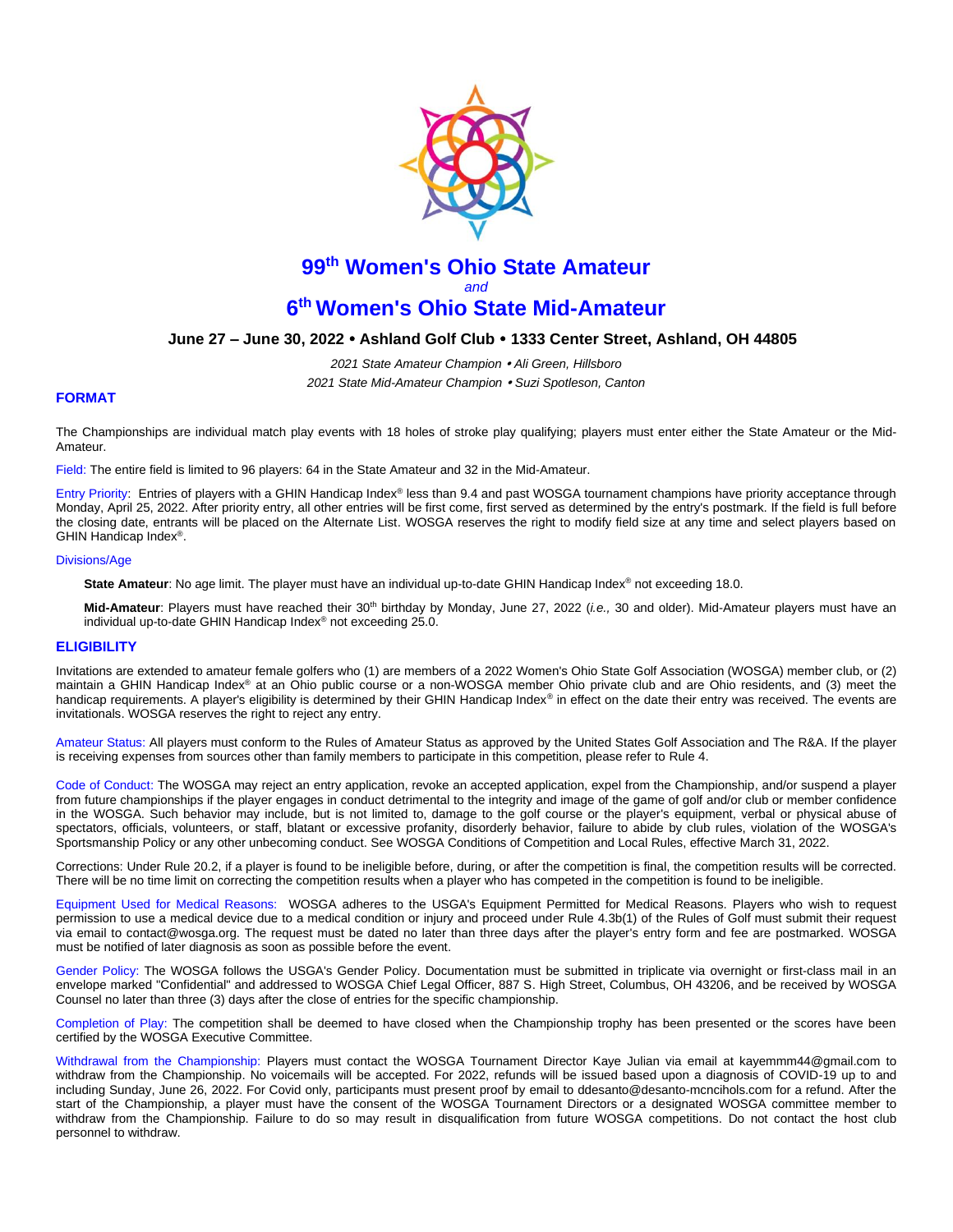## **ENTRIES: FORM, FEES, CLOSING DATE, and REFUNDS**

Players must apply on the WOSGA entry form, a copy thereof, obtainable from the WOSGA or the WOSGA website (www.wosga.org). The entry form is attached to this Application. Acknowledgment of acceptance of entry will be sent via email prior to the event. WOSGA will have no liability with respect to errors in the delivery of applications and the consequences thereof, including rejection of the entry. No entries or entry fees will be taken at the tee.

### **Entry Fees**

\$225 for Private Club Players from 2022 WOSGA Member Clubs \$250 for All Other Players; Must be a Legal Ohio Resident *The entry fee includes driving range balls, lunch on Monday and Tuesday, and prizes.*

## *ENTRY FORMS MUST BE POSTMARKED BY JUNE 6, 2022*

*Entry forms are considered complete when full payment is received by WOSGA. Late applications are not acceptable and will be automatically rejected.*

Refunds: A \$15.00 processing fee is deducted from all refunds. After entries close, the entry fee will be refunded, minus the processing fee, for injury or illness if requested by 11:59 P.M. EST on Tuesday, June 21, 2022. Notify the WOSGA Tournament Director to withdraw from the tournament. Any entry fee paid by an alternate with a position on the official Alternate List who is not accepted into the Championship will be refunded in full.

#### **SCHEDULE/TIES**

The competition will be in two stages:

#### **(A) Stroke Play: 18 holes of stroke play to determine flights for match play.**

#### State Amateur

Single elimination match play. The 32 low qualifiers comprise the Championship Flight. All other flights in the State Amateur shall consist of 16 or 8 players. Should the returning Champion not claim the #1 seed, then a tie for medalist will be broken immediately by a sudden-death play-off. A tie for the last place in the Championship Flight shall be determined immediately by a sudden-death playoff. All other ties are broken by comparison of the scorecard determining the winner.\* If there is an insufficient number of players to fill a flight, the flight may be played as a stroke play event and/or a combination of stroke and match play, at the discretion of the WOSGA.

#### Mid-Amateur

Single elimination match play with a consolation bracket. The Mid-Amateur consolation bracket will be comprised of the players who lose matches on Tuesday. Seeding for matches in the consolation bracket maybe by drawing of the lot if there is an insufficient number of players or for other unforeseen reasons. Should the returning Champion not claim the #1 seed, then a tie for medalist will be broken immediately by a sudden-death playoff. All other ties are broken by comparison of the scorecard determining the winner.\* If there is an insufficient number of players to fill a flight, the flight may be played as a stroke play event and/or a combination of stroke and match play, at the discretion of the WOSGA.

\*Scorecard playoff: the winner is based on the score for the last nine holes, last six holes, last three holes, and finally the 18th hole. If there is still a tie, then the last six holes, three holes, and the final hole of the first nine holes will be considered in turn. If this process does not result in a winner, the winner will be chosen by chance (such as tossing a coin). If a multi-tee start is used, then the last nine holes, last six holes, etc." are holes 10-18, 13-18, etc. If the round is less than 18 holes, the number of holes used in matching scores may be adjusted.

#### Championship Schedule and Tee Time

The schedule assumes a full field. Schedule is subject to change based on field size. Pairings will be available as soon as possible after a round and posted at www.wosga.org. Due to weather conditions tee times may change.

| <b>State Amateur</b>                            |                                        |                     |                                                 | <b>Mid-Amateur</b>                     |                            |
|-------------------------------------------------|----------------------------------------|---------------------|-------------------------------------------------|----------------------------------------|----------------------------|
| Monday                                          | Qualifying Round. 18 Holes Stroke Play |                     |                                                 | Qualifying Round. 18 Holes Stroke Play |                            |
|                                                 | Championship Flight                    | <b>First Flight</b> | Second Flight                                   | Championship Flight                    |                            |
| (B) Match Play: General numerical draw is used. |                                        |                     | (B) Match Play: General numerical draw is used. |                                        |                            |
| Tuesday                                         | Round of 32                            | Round of 16         | Round of 16                                     | Round of 32                            | <b>Consolation Bracket</b> |
| Wednesday AM                                    | Round of 16                            | Round of 8          | Round of 8                                      | Round of 16                            | Round of 16                |
| Wednesday PM                                    | Quarterfinals                          | Semifinals          | <b>Semifinals</b>                               | Quarterfinals                          | Round of 8                 |
| Thursday AM                                     | <b>Semifinals</b>                      | Finals              | <b>Finals</b>                                   | Semifinals                             | Semifinals                 |
| Thursday PM                                     | Finals                                 |                     |                                                 | Finals                                 | <b>Finals</b>              |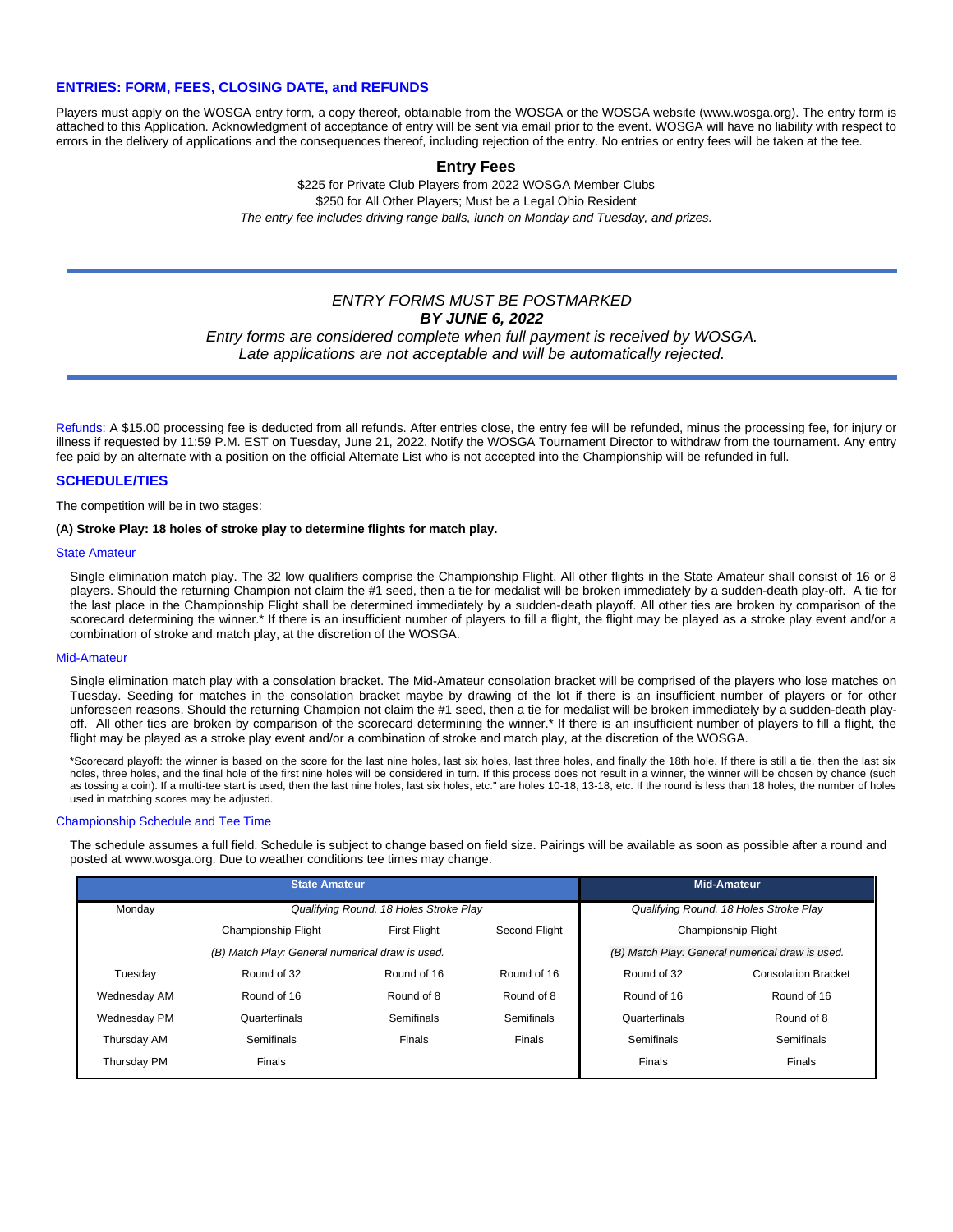## **UNFORESEEN CIRCUMSTANCES**

If unforeseen circumstances prohibit tournament play, the WOSGA reserves the right to modify the event's format, duration, and play dates solely at their discretion and without considering the impact on the field. No refunds shall be issued for shortened or modified events due to unforeseen circumstances, including canceled or incomplete rounds or meals.

## **PLAYER LUNCHES**

Lunch is available for players following Monday's and Tuesday's round and is included in the entry fee. Caddies and spectators may purchase food.

#### **PRIZES**

Prizes shall be awarded to the overall champion, runner-up, and semifinalists in the State Amateur and the overall champion and runner-up in the Mid-Amateur. Flight winners and runners-up receive prizes. The medalist is the competitor(s) with the lowest score for Qualifying in each division. The medalist will receive an award; co-medalists are possible. WOSGA reserves the right to modify the number of prizes awarded based on field size and for weather-shortened events.

#### **RULES OF GOLF; CONDITIONS OF COMPETITION; SCHEDULES; DECISIONS**

Play will be governed by The Rules of Golf as approved by the United States Golf Association and R&A Rules Limited. Questions will be settled by the on-site Rules Committee or WOSGA Executive Committee, whose decision will be final. WOSGA's Conditions of Competition and Local Rules are in effect and available at https://www.wosga.org/policies. The WOSGA Executive Committee reserves the right to alter any of the Conditions, Local Rules, Provisions, and Schedules herein, available at www.wosga.org, or provided as supplemental information for the Championship.

#### **PUBLICITY AND PROMOTION; BROADCASTING**

I understand that the WOSGA or its designees, may record, film, photograph, or otherwise capture my likeness, image, voice, biography, references to me, my quoted statements, and my play in the Championship (the foregoing, together with my name, my "Appearance"). In consideration of the opportunity to participate in the Championship, by submitting this Application, I grant (and/or have the authority to grant to the WOSGA in the case of a parent/guardian of a minor or other authorized representative submitting the Application on my behalf) to the WOSGA, and its licensees, successors and assigns, the perpetual, transferable, assignable, worldwide, royalty-free, irrevocable right to use my Appearance, in whole or in part, in all manner (including exhibition, distribution, reproduction, publication, display, broadcast, transmission or otherwise), and media now known or hereafter invented or discovered, and for any purpose whatsoever. The rights granted herein include, without limitation, the right to use the Appearance, or portions thereof, in promotion of the Championship and future championships through any of the foregoing means of distribution, as well as in the design, manufacture and distribution of merchandise related to the Championship or other championships, that include elements of my Appearance. The WOSGA is not obligated to use my Appearance in any matter, and materials embodying any aspect of my Appearance do not need be submitted to me for approval. I release and discharge the WOSGA, its licensees, successors and assigns from any claims arising from use of my Appearance, including claims for misrepresentation of me, my character, or my person by any means. As between the WOSGA and me, the WOSGA shall own all right, title and interest, including the copyright(s), in and to any works created by the WOSGA, its licensees, successors and assigns, that include all or a portion of my Appearance. This grant shall be binding on my heirs, executors, administrators and assigns, and the successors and assigns of the WOSGA. I hereby waive all privacy, publicity, defamation, libel, and proprietary rights relating to the Appearance as used by the WOSGA in conjunction with these terms

Players are required to cooperate with representatives of the media; however, no pre-Championship activities outside of those activities which are part of the Championship will be required. Authorized representatives of the media will not interfere with the player's Championship play in an unreasonable manner.

#### **ON-SITE REGISTRATION**

Players are required to register on site. On-site player registration is from 12:30 P.M. to 3:00 P.M. on Sunday, June 26, 2022. Players who do not register may forfeit their position in the field to players on the Alternate List. No refunds will be given for forfeited positions.

### **PRACTICE PRIVILEGES**

Practice rounds are available on Sunday, June 26, 2022, beginning at 1:00 P.M. The cost is \$ 40.00+tx. to ride or \$30.00+tx. to walk to play on a Sunday. The Club's *Rack Rate* will be charged if you play on any other day but Sunday. Contact the pro shop starting on Sunday, May 29, 2022, at (419) 289- 3767 to schedule a practice round tee time. Contestants living within a 60-mile radius of the course are encouraged to arrange a practice round before Sunday, June 26, 2022; local players should contact the pro shop to check on availability and schedule their practice round. All contestants must arrange their own practice rounds.

#### **AUTOMOTIVE TRANSPORTATION; WALKING**

A player may use automotive transportation, carry their clubs, use their pull cart, or use a caddy. Note the definition of caddy and equipment when using carts. All drivers must have a valid driver's license.

#### Cart and Walking Fees

Fees are charged by the host club to use carts and to walk. These fees are not included in the entry fee. The cart and walking fees must be paid to the golf shop daily. All fees are per person per round. If you use two seats in a cart, then you owe the golf shop two cart fees. The walking fee is for the player only. If you play two rounds in one day, then you owe the golf shop fees for your morning and afternoon round with the fee dependent on your chosen mode of transportation.

Cart Fee: \$20 (per person, per round; pay Ashland Golf Club)

Walking Fee: \$5 (per person, per round; pay Ashland Golf Club)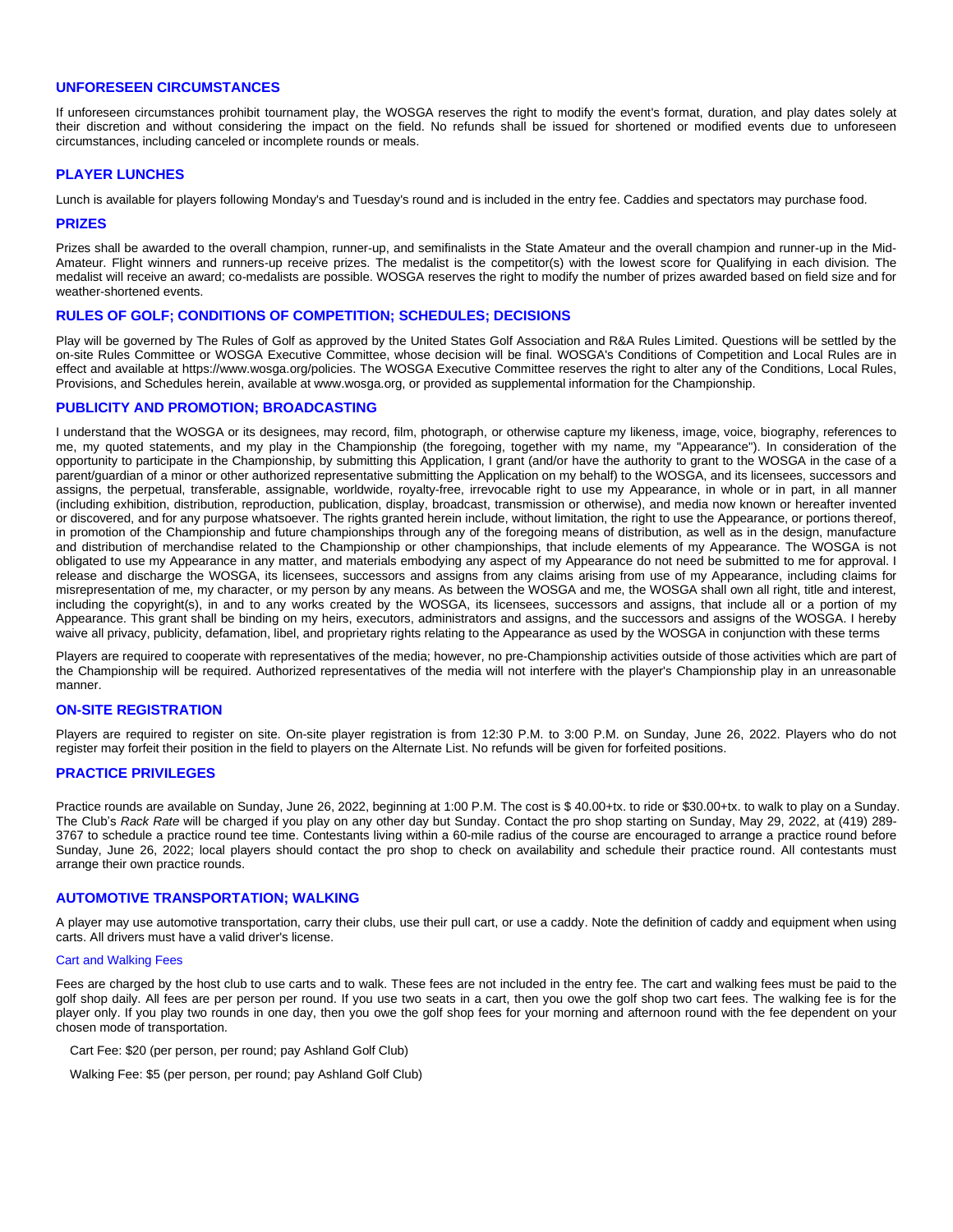## **CART POLICY**

WOSGA Policy 2016-2 limits the number of carts to two (2) per group. Caddies may ride with players as long as caddies do not take the seat of another player. If a player and their caddie wish to ride alone, they may do so with permission of the host club as long as they do not exceed the two cart per group rule. A fee is required for all seats in a cart. If a caddie and a player choose to ride, a fee is required for the additional seat in the cart. The hosting course may charge spectators a fee to ride in carts.

#### **DRESS CODE**

Players shall abide by the host club's dress code. Failure to do so may result in a player's inability to be present on the property, which may lead to disqualification.

#### **FOOTWEAR**

It is a condition of the competition that shoes with traditionally designed spikes (regardless of composition, *i.e*., ceramic, plastic, etc.) or spikes, regardless of design, comprised either entirely or partially of metal are prohibited. Penalty for breach of this condition is disqualification.

#### **SUBSTITUTIONS; ALTERNATE'S LIST**

If a player withdraws before or on the first day of the Championship before playing their first stroke, substitution is allowable. The WOSGA shall maintain a list of alternates (Alternate's List). Vacancies in the field will be offered to an alternate in order entries were received. Any tie for the last spot in the field by an alternate will be settled by chance (drawing of the lot). WOSGA reserves the right to modify the selection process at any time.

#### **ACCEPTANCE INTO THE CHAMPIONSHIP**

WOSGA may reject, at their discretion, an entry application, revoke an accepted application, expel from the Championship, or suspend a player from future championships for any reason including, improper withdrawal from the Championship, failure to provide requested information such as proof of your state of residency or club affiliation, or unbecoming conduct. See WOSGA *Conditions of Competition and Local Rules*, effective March 31, 2022. All entries are subject to acceptance by the WOSGA. WOSGA may reject an entry without reason and shall not be required by the applicant to provide a cause.

#### **PAYMENT; FOOD SERVICE**

The host club will accept credit card only for other goods and services not included in the Championship's entry fee. No personal checks or reciprocal club charges will be accepted. Players and their guests may purchase food or beverage from the club during the tournament week.

#### **CHAMPIONSHIP CONTACTS**

For questions about the championship, your entry status, or to withdraw, contact Kaye Julian via email at kayemmm44@gmail.com. The Women's Ohio State Amateur and Women's Ohio State Mid-Amateur are hosted by the Women's Ohio State Golf Association. Visit our webpage www.wosga.org.